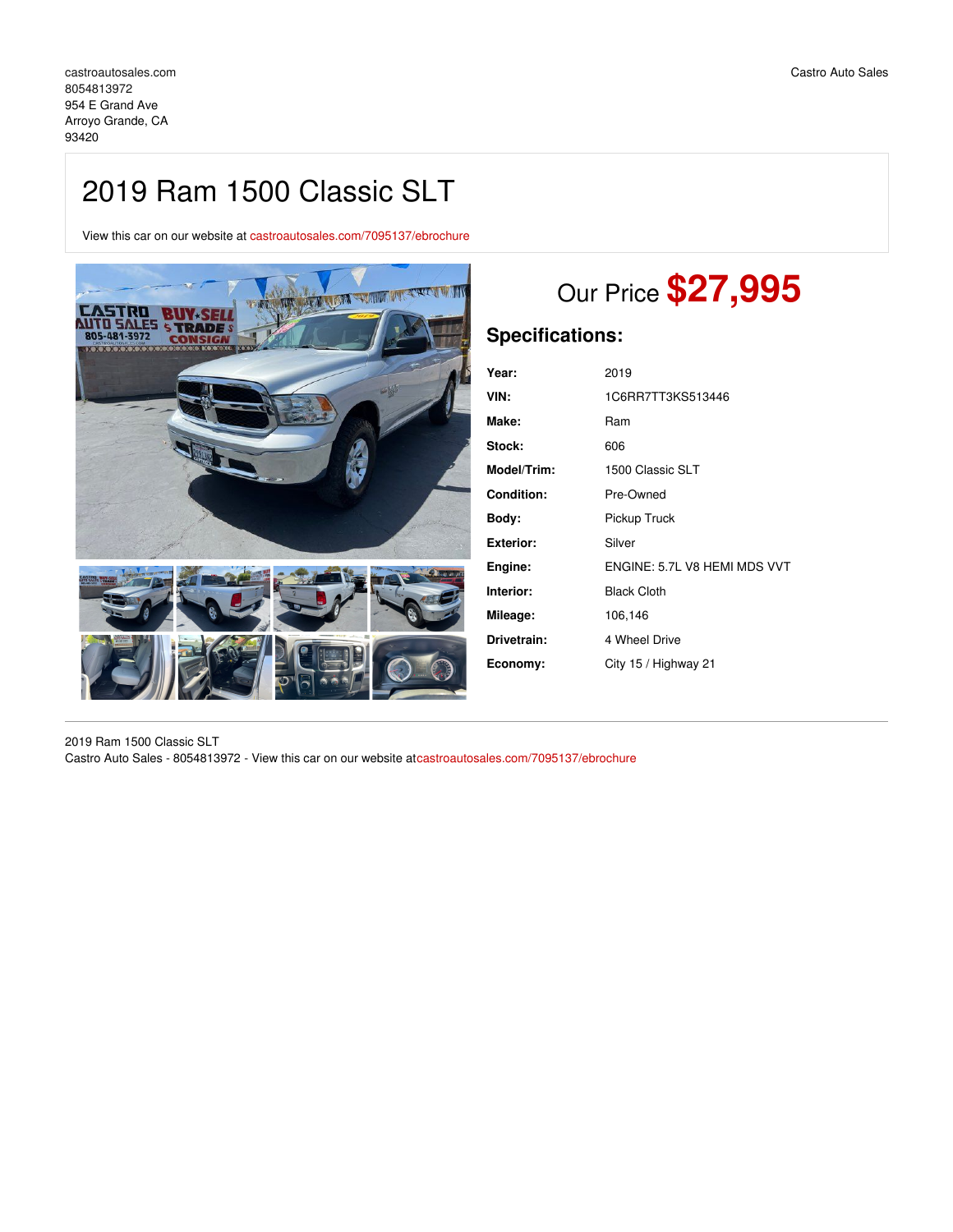

2019 Ram 1500 Classic SLT

Castro Auto Sales - 8054813972 - View this car on our website at[castroautosales.com/7095137/ebrochure](https://castroautosales.com/vehicle/7095137/2019-ram-1500-classic-slt-arroyo-grande-ca-93420/7095137/ebrochure)

## **Installed Options**

#### **Interior**

- 1 12V DC Power Outlet- 4-Way Driver Seat -inc: Manual Recline and Fore/Aft Movement
- 4-Way Passenger Seat -inc: Manual Recline and Fore/Aft Movement
- 40/20/40 Split Bench Seat- Analog Appearance
- Armrests w/Storage and Rear Center Armrest- Cargo Area Concealed Storage
- Cloth 40/20/40 Bench Seat Cloth Front Seats w/Cloth Back Material Compass
- Cruise Control w/Steering Wheel Controls- Day-Night Rearview Mirror
- Delayed Accessory Power- FOB Controls -inc: Cargo Access
- Fade-To-Off Interior Lighting- Front Armrest w/3 Cupholders- Front Map Lights
- Full Carpet Floor Covering -inc: Carpet Front Floor Mats Full Cloth Headliner
- Full Folding Bench Front Facing Fold-Up Cushion Cloth Rear Seat GPS Antenna Input
- Gauges -inc: Speedometer, Odometer, Voltmeter, Oil Pressure, Engine Coolant Temp, Tachometer, Oil Temperature, Transmission Fluid Temp, Engine Hour Meter, Trip Odometer and Trip Computer
- Glove Box- HVAC -inc: Underseat Ducts and Console Ducts

Door Panel Insert and Chrome/Metal-Look Interior Accents

- Instrument Panel Bin, Dashboard Storage, Driver / Passenger And Rear Door Bins and 2nd Row Underseat Storage
- Integrated Voice Command w/Bluetooth
- Interior Trim -inc: Deluxe Sound Insulation, Metal-Look Instrument Panel Insert, Metal-Look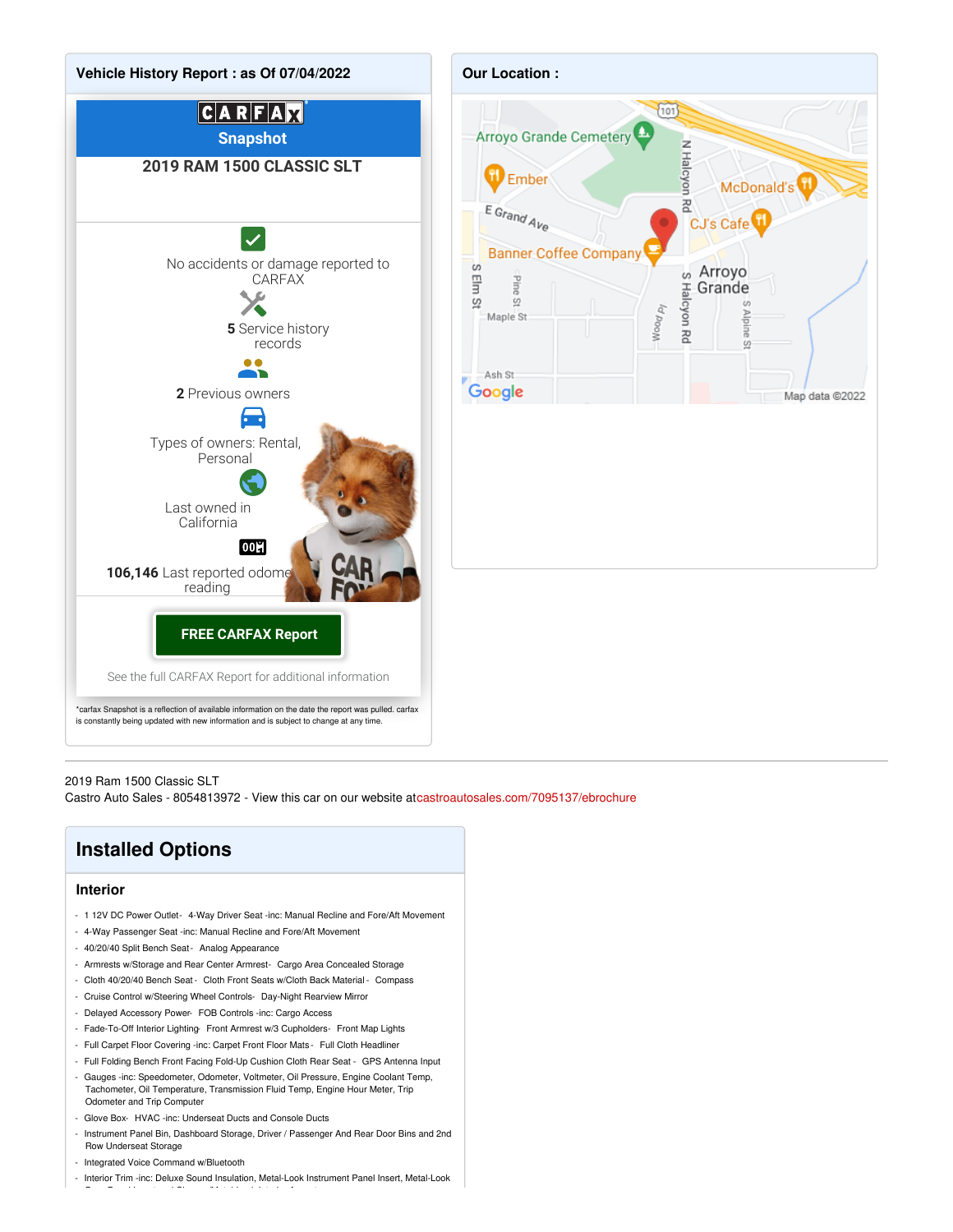Door Panel Insert and Chrome/Metal-Look Interior Accents

- Manual Adjustable Front Head Restraints and Manual Adjustable Rear Head Restraints
- Manual Air Conditioning- Manual Tilt Steering Column
- Mini Overhead Console and 1 12V DC Power Outlet Outside Temp Gauge
- Passenger Visor Vanity Mirror- Pickup Cargo Box Lights
- Power 1st Row Windows w/Driver And Passenger 1-Touch Up/Down
- Power Door Locks w/Autolock Feature- Power Rear Windows- Rear Cupholder
- Redundant Digital Speedometer
- Remote Keyless Entry w/Integrated Key Transmitter, Illuminated Entry and Panic Button
- Remote USB Port Charge Only- Sentry Key Engine Immobilizer Storage Tray
- Systems Monitor- Trip Computer- Urethane Gear Shifter Material- Valet Function
- Vinyl Door Trim Insert

#### **Exterior**

- Auto On/Off Aero-Composite Halogen Headlamps w/Delay-Off Black Exterior Mirrors
- Black Side Windows Trim and Black Front Windshield Trim Body-Colored Door Handles
- Body-Colored Fender Flares- Cargo Lamp w/High Mount Stop Light- Center Hub
- Chrome Front Bumper w/Body-Colored Rub Strip/Fascia Accent- Chrome Grille
- Chrome Rear Step Bumper- Clearcoat Paint- Deep Tinted Glass
- Exterior Mirrors w/Heating Element- Front License Plate Bracket
- Full-Size Spare Tire Stored Underbody w/Crankdown- Galvanized Steel/Aluminum Panels
- Power Side Mirrors w/Manual Folding- Regular Box Style- Sliding Rear Window
- Steel Spare Wheel- Tailgate Rear Cargo Access
- Tailgate/Rear Door Lock Included w/Power Door Locks Tires: P265/70R17 BSW AS
- Variable Intermittent Wipers- Wheels: 17" x 7" Aluminum

#### **Safety**

- 1 12V DC Power Outlet- 4-Way Driver Seat -inc: Manual Recline and Fore/Aft Movement
- 4-Way Passenger Seat -inc: Manual Recline and Fore/Aft Movement
- 40/20/40 Split Bench Seat- Analog Appearance
- Armrests w/Storage and Rear Center Armrest- Cargo Area Concealed Storage
- Cloth 40/20/40 Bench Seat Cloth Front Seats w/Cloth Back Material Compass
- Cruise Control w/Steering Wheel Controls- Day-Night Rearview Mirror
- Delayed Accessory Power- FOB Controls -inc: Cargo Access
- Fade-To-Off Interior Lighting- Front Armrest w/3 Cupholders- Front Map Lights
- Full Carpet Floor Covering -inc: Carpet Front Floor Mats Full Cloth Headliner
- Full Folding Bench Front Facing Fold-Up Cushion Cloth Rear Seat GPS Antenna Input
- Gauges -inc: Speedometer, Odometer, Voltmeter, Oil Pressure, Engine Coolant Temp, Tachometer, Oil Temperature, Transmission Fluid Temp, Engine Hour Meter, Trip Odometer and Trip Computer
- Glove Box- HVAC -inc: Underseat Ducts and Console Ducts
- Instrument Panel Bin, Dashboard Storage, Driver / Passenger And Rear Door Bins and 2nd Row Underseat Storage
- Integrated Voice Command w/Bluetooth
- Interior Trim -inc: Deluxe Sound Insulation, Metal-Look Instrument Panel Insert, Metal-Look Door Panel Insert and Chrome/Metal-Look Interior Accents
- Manual Adjustable Front Head Restraints and Manual Adjustable Rear Head Restraints
- Manual Air Conditioning- Manual Tilt Steering Column
- Mini Overhead Console and 1 12V DC Power Outlet Outside Temp Gauge
- Passenger Visor Vanity Mirror- Pickup Cargo Box Lights
- Power 1st Row Windows w/Driver And Passenger 1-Touch Up/Down
- Power Door Locks w/Autolock Feature- Power Rear Windows- Rear Cupholder
- Redundant Digital Speedometer
- Remote Keyless Entry w/Integrated Key Transmitter, Illuminated Entry and Panic Button
- Remote USB Port Charge Only- Sentry Key Engine Immobilizer Storage Tray
- Systems Monitor- Trip Computer- Urethane Gear Shifter Material- Valet Function
- Vinyl Door Trim Insert

#### **Mechanical**

- 1440# Maximum Payload- 160 Amp Alternator- 26 Gal. Fuel Tank- 3.21 Rear Axle Ratio - 4-Wheel Disc Brakes w/4-Wheel ABS, Front Vented Discs, Brake Assist and Hill Hold
- **Control** - 50 State Emissions- 730CCA Maintenance-Free Battery- Auto Locking Hubs
- Electric Power-Assist Steering- Electronic Transfer Case- Engine Oil Cooler
- Engine: 5.7L V8 HEMI MDS VVT- Front And Rear Anti-Roll Bars- GVWR: 6,900 lbs
- HD Shock Absorbers- Multi-Link Rear Suspension w/Coil Springs
- 
- Part-Time Four-Wheel Drive
- Quasi-Dual Stainless Steel Exhaust w/Chrome Tailpipe Finisher
- Short And Long Arm Front Suspension w/Coil Springs
- Towing Equipment -inc: Trailer Sway Control- Trailer Wiring Harness
- Transmission w/Driver Selectable Mode, Sequential Shift Control w/Steering Wheel